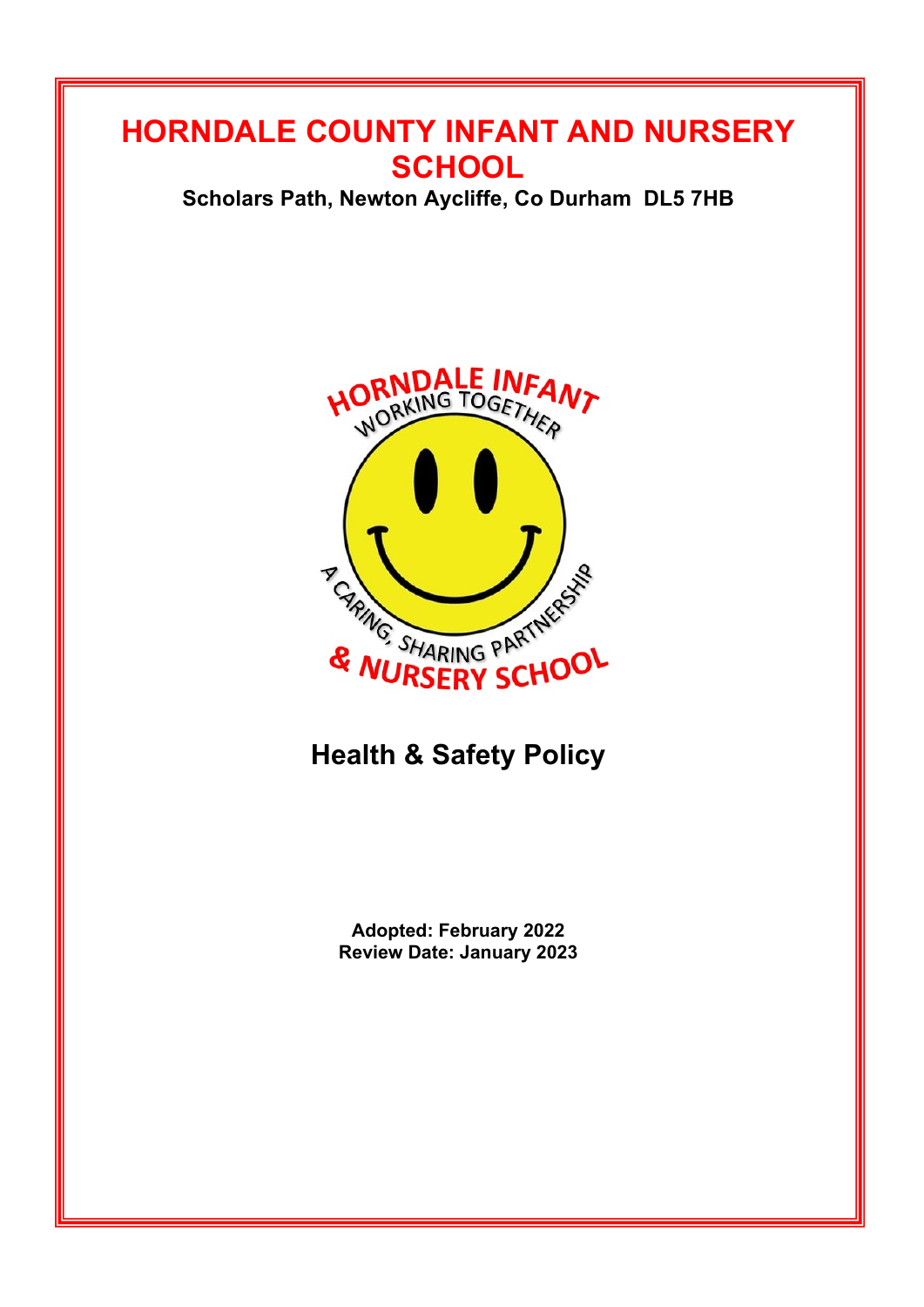#### **Introduction**

The health, safety and welfare of all the people that work or learn at our school are of fundamental importance. We aim to provide a safe, secure and pleasant environment for everyone where people are supported to fulfil their potential. The governing body, along with the Local Authority, takes responsibility for the health & safety of all our pupils, members of staff and others who visit our premises.

#### **Section 1 – Statement of intent.**

The Governing Body of the school recognise their corporate responsibility under the Health and Safety at Work etc Act 1974 to provide a safe and healthy environment for the teaching and non- teaching staff, the pupils and other people who come onto the premises.

The Governing Body will take all reasonably practicable steps within their power to fulfil this responsibility.

The Governing Body will operate within the structure and framework of Durham County Council, as detailed in the School Health & Safety Policy and Procedures Manual, and will where reasonably practicable apply all health and safety instructions and advice issued by the Local Authority and other enforcing bodies.

The school will ensure that risk assessments are conducted, recorded and implemented to guarantee so far as is reasonably practicable the provision and maintenance of:

- safe premises, plant and systems of work;
- safe methods of using, handling, storing and transporting of articles and substances;
- suitable and sufficient information, instruction, training and supervision to enable all employees to avoid hazards and contribute positively to their own safety and health at work;
- a safe working environment with adequate arrangements for the welfare of employees and;
- safe access to, and egress from, places of work including procedures for evacuation in an emergency.

Adequate facilities and arrangements will be maintained to consult with employees, trade union representatives and the relevant internal and external safety agencies, to encourage a joint approach to the management of health safety and welfare.

All employees have a legal obligation to take reasonable care for their own health and safety, for the safety of others and to co-operate with the Governing Body and Head Teacher in fulfilling the schools' statutory duties.

The Governing Body will review this policy statement annually and update, modify or amend it as it considers necessary to ensure the health, safety and welfare of staff, pupils and others.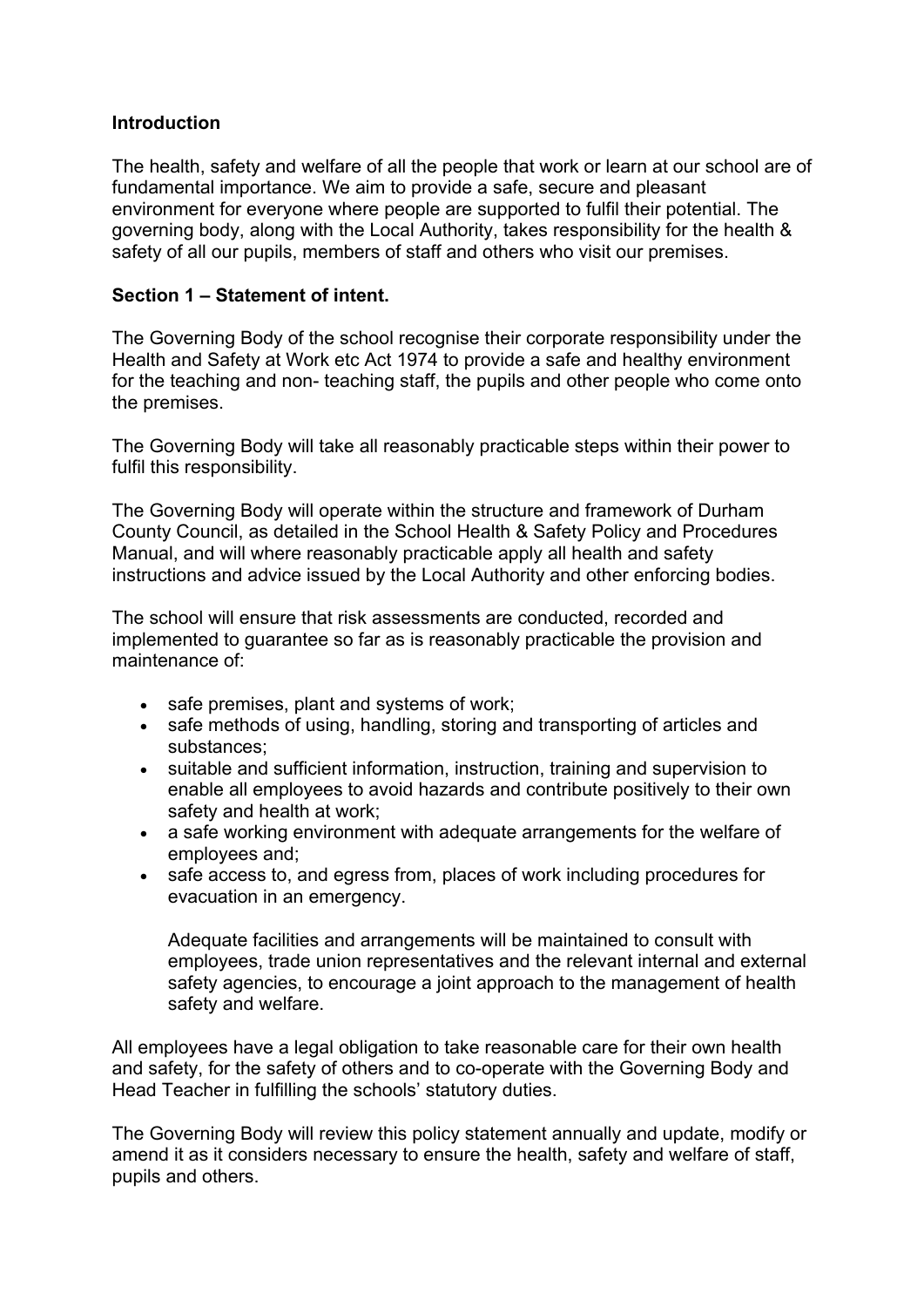## **Section 2 - Organisation of Health & Safety Responsibilities**

## **Governing Body**

The Governing Body has the delegated responsibility for the adoption and implementation of the health and safety management systems that comply with the principles set out in the Corporate Health & Safety Policy and Schools Health & Safety Procedures Manual. In order to fulfil this responsibility the Governing Body will, as far as reasonably practicable, ensure that:

- Health & Safety management procedures and systems are incorporated as an integral part of their overall school management system, and are adequately given a level of consideration equal to other school issues;
- the School Health & Safety Policy and Procedures Manual, as it relates to areas, activities and persons under the schools control is understood, implemented, maintained and monitored;
- pro-active health and safety risk management is implemented, and reviewed to meet statutory, best practice and County Council requirements;
- where health, safety and welfare duties and responsibilities are delegated to school staff, appropriate and sufficient information, instruction and /or training is identified and organised;
- communication and liaison is maintained with all those who may need to be aware of the requirements of this policy and it's procedures;
- when requested the County Council is provided with information on the operation of the health & safety management system sufficient to fulfil its responsibilities,
- a review of the policy and its implementation is carried out at suitable intervals; and that,
- any problems or constraints in meeting these duties and responsibilities are brought, without delay, to the attention of the County Council.

## **Headteacher**

The Headteacher will co-operate with their Governing Body to ensure that:

- 1. adequate health and safety management systems and procedures, that comply with the School Health & Safety Policy and Procedures Manual, are implemented within the school;
- 2. where duties and responsibilities are to be delegated, necessary information, instruction or training is identified and organised;
- 3. systems are in place to monitor the application and effectiveness of the health and safety procedures;
- 4. at intervals agreed with the GoverningBody,a review of Health & Safety in the school is carried out; and,
- 5. they take an active and visible part in communicating and encouraging a positive attitude to health, safety and welfare.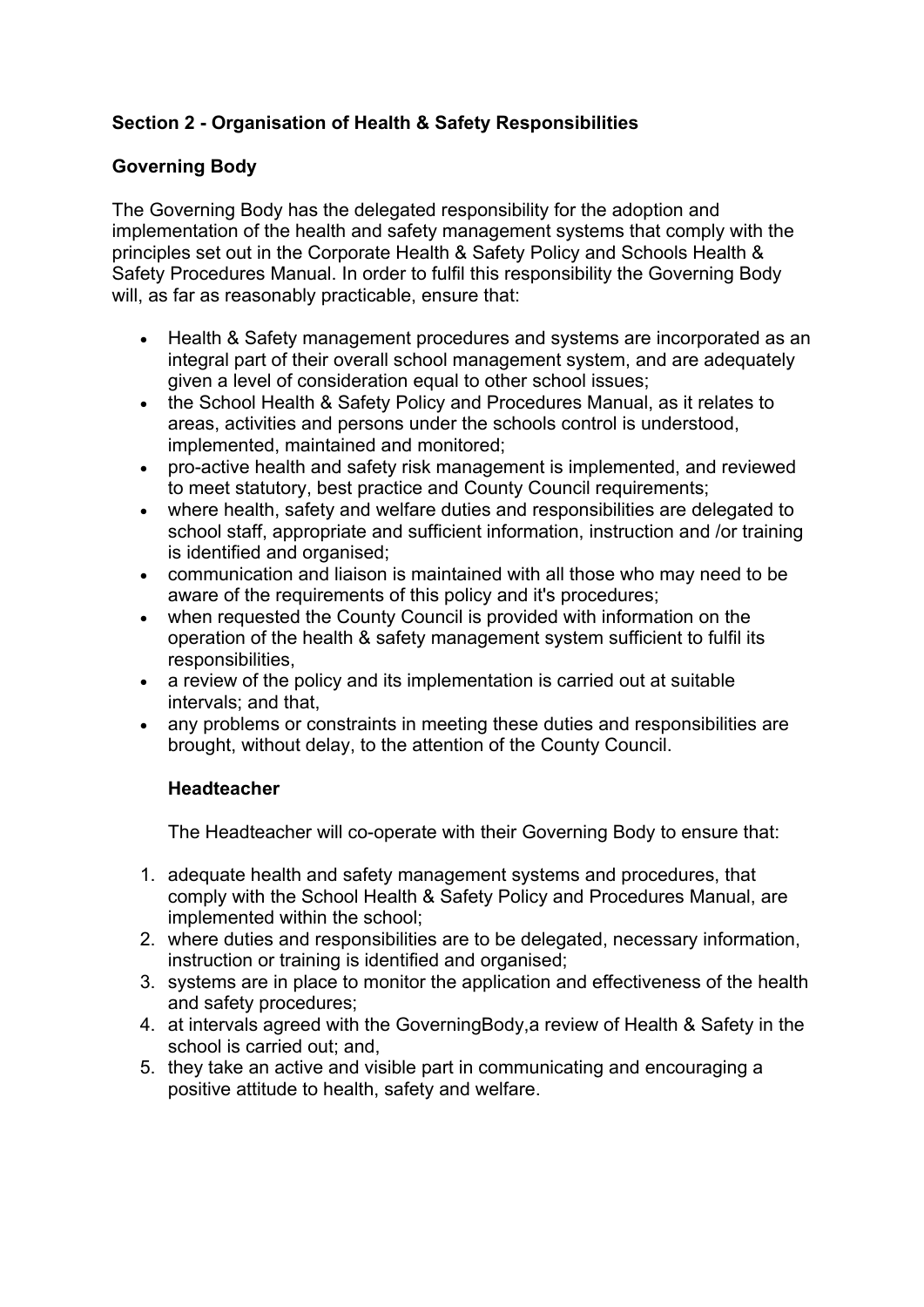## **Employees**

All employees have a responsibility to -

- 1. observe the health & safety policy & procedures in school;
- 2. take reasonable care for the health and safety of themselves and of other persons who may be affected by their acts or omissions at work;
- 3. observe the schools systems of safe working and take any precautions necessary to ensure the safety of themselves and others affected by their work;
- 4. co-operate with the school or any other duty holder so far as is necessary to enable any duty or requirement imposed on the school to be performed or complied with;
- 5. use the correct tools and equipment appropriate for the job and ensure that they are kept in good condition, and not adapted for unauthorised use;
- 6. make use of safety aids, appliances, equipment and protective clothing provided;
- 7. report and seek advice, without delay, on any unsafe conditions, defects in the premises or equipment, or any shortcomings in health and safety arrangements;
- 8. do not intentionally or recklessly interfere with or misuse anything provided in the interests of health, safety or welfare;
- 9. notify immediately any accident, injury, illness, disease, dangerous occurrence or near miss associated with the carrying out of their duties and responsibilities;
- 10. do not interfere with any plant or equipment which has been involved in an accident, or has been taken out of use pending an investigation;
- 11. familiarise themselves with the action to take in the event of fire or other emergency;
- 12. seek advice at the earliest opportunity if they have any concerns regarding health & safety of staff or pupils in the school.

## **Pupils**

Our school promotes the spiritual growth and welfare of pupils, and aims to equip pupils with the skills, knowledge and understanding to live positive, safe and healthy lives.

Pupils will be encouraged to participate in helping to create a safe learning environment in school.

## **Section 3 – Health & Safety Procedures**

The following health & safety procedures are detailed in the Durham County Council School Health & Safety Policy and Procedures Manual.

- Accident / incident / ill-health reporting
- Asbestos
- Biological Hazards including infected sharps
- Building Related Projects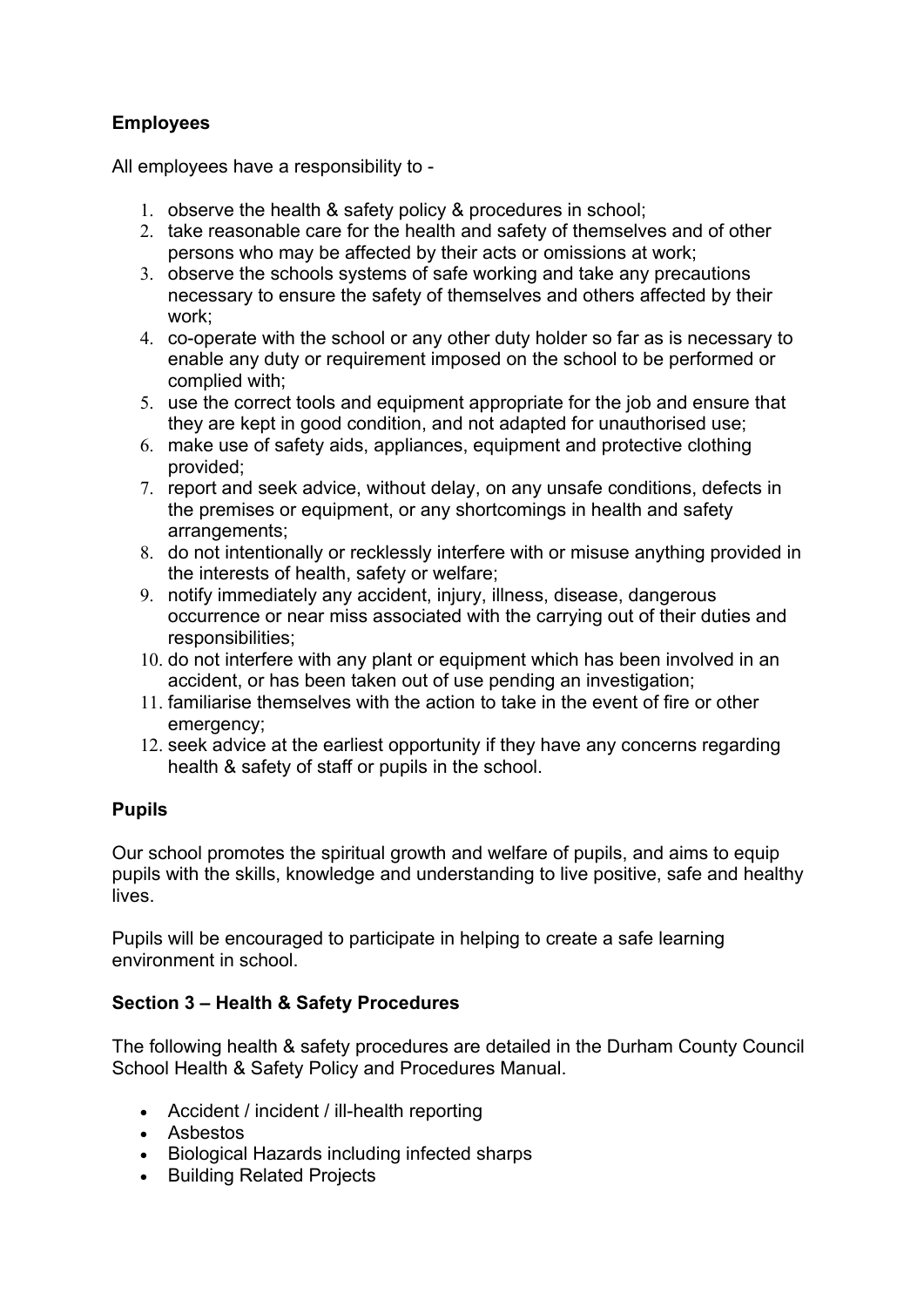- Confined Spaces
- Design & Technology
- Display Screen Equipment
- Driving at Work
- Electrical Safety
- Fire Safety
- First Aid
- Food Safety
- Hand Arm Vibration
- Hazardous Substances (COSHH)
- Induction
- Lifting Operations & Lifting Equipment
- Lone Working
- Mobile Phones
- Manual Handling (Objects)
- Moving & Handling Pupils and Young People
- New & Expectant Mothers
- Noise at Work
- Personal Protective Equipment (PPE)
- Playgrounds and Outdoor Play Equipment
- Public Events on School Premises
- Risk Assessment
- Risk Register and Top Level Assessment
- Science Teaching
- Security in Schools
- Swimming Pool Operation
- Traffic Management
- Violence and Aggression
- Work Equipment
- Work at Height
- Workplace Transport
- Workplace Welfare & Premises Inspection
- Young Employees

The school will use the above procedures and corresponding Risk Assessment forms to meet its obligations under the Health & Safety at Work etc Act 1974 and other regulations.

The school will keep up to date with additions and changes to the School Health & Safety Policy & Procedures Manual where it related to the work of the school.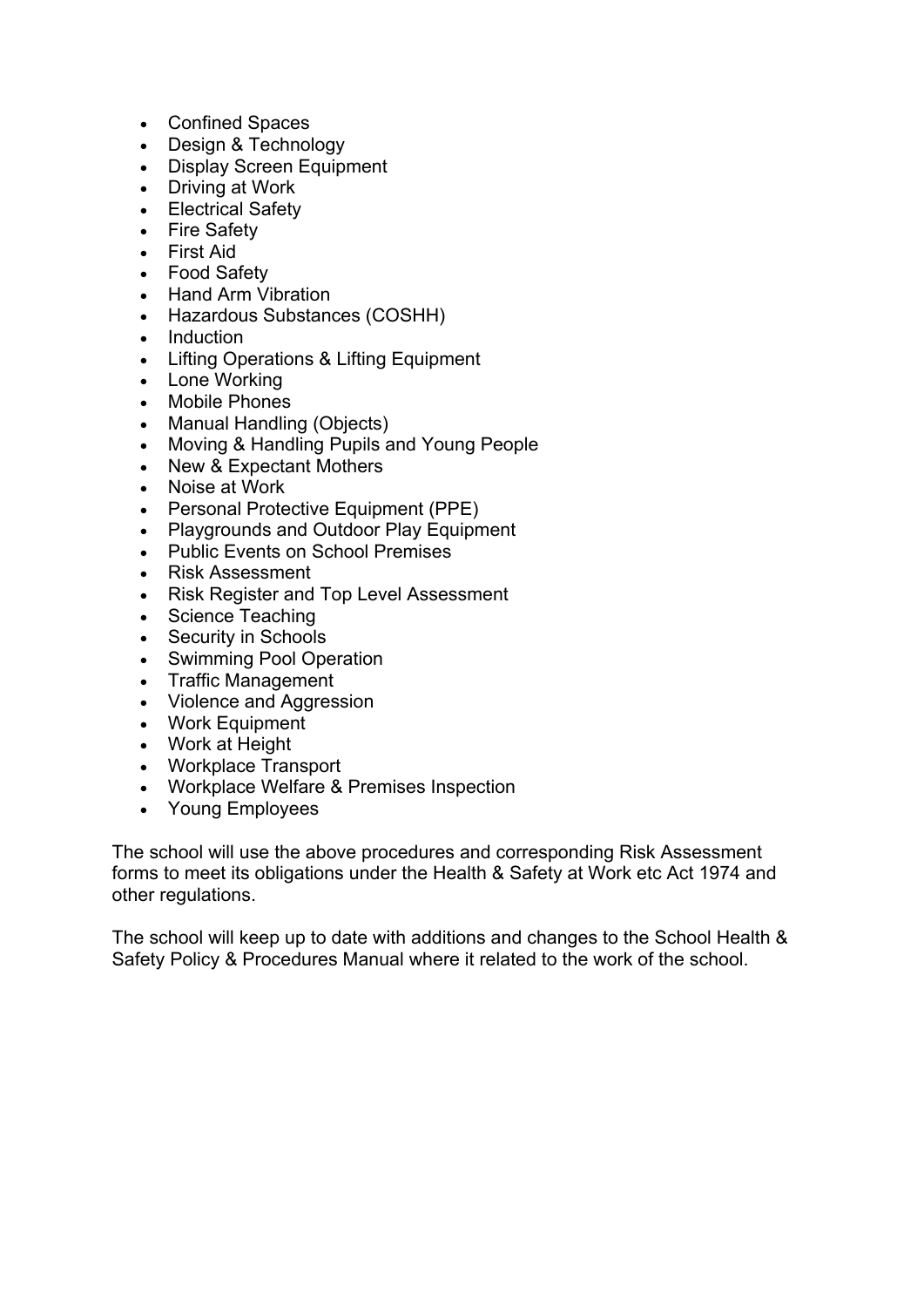## **Section 4 - School arrangements**

#### **The School curriculum**

- We teach children about health and safety in order to equip them with the skills, knowledge and understanding to enable them to live positive, successful and healthy lives. Teachers take every opportunity to educate children in this regard in the normal school curriculum. For example, through the science curriculum we teach children about hazardous materials, and how to handle equipment.
- We teach children respect for their bodies, and how to look after themselves. We discuss these issues with the children in RSE lessons and we reinforce these points as part of our healthy schools programme, where children learn about eating and hygiene. We also show them how to move and play safely in PE lessons.
- Health and safety issues also arise when we teach care for the environment and awareness of the dangers of litter.
- Our school promotes the spiritual growth and welfare of the children through the RE curriculum, through special events such as harvest festival, and through the daily act of collective worship.
- Each class has the opportunity to discuss problems or issues of concern with their teacher. Teachers use circle time to help children to discuss and overcome any fears and worries that they may have. Teachers handle these concerns with sensitivity.

#### **School meals**

- Our school provides the opportunity for all children to have a meal at lunchtimes. (Government Universal Free School Meals for all Infants). We do all we can to ensure that the meals provided have a suitable nutritional value and work with Taylor Shaw to achieve this.
- Care is taken to ensure pupils with food allergies are given meals that are safe and of nutritional value.
- If children choose to bring their own packed lunch, we provide them a suitable place to eat their lunch, and we supervise them during this time.
- Our school promotes a healthy lifestyle.

## **Child protection**

- There is a named person responsible for child protection in the school. This is the head teacher, but this may be delegated in some circumstances. See child protection policy for details.
- We require all adults employed or having contact with pupils in school (eg staff, volunteers, contractors etc) to have been DBS checked before being allowed access to pupils. This includes adults accompanying Educational Visits.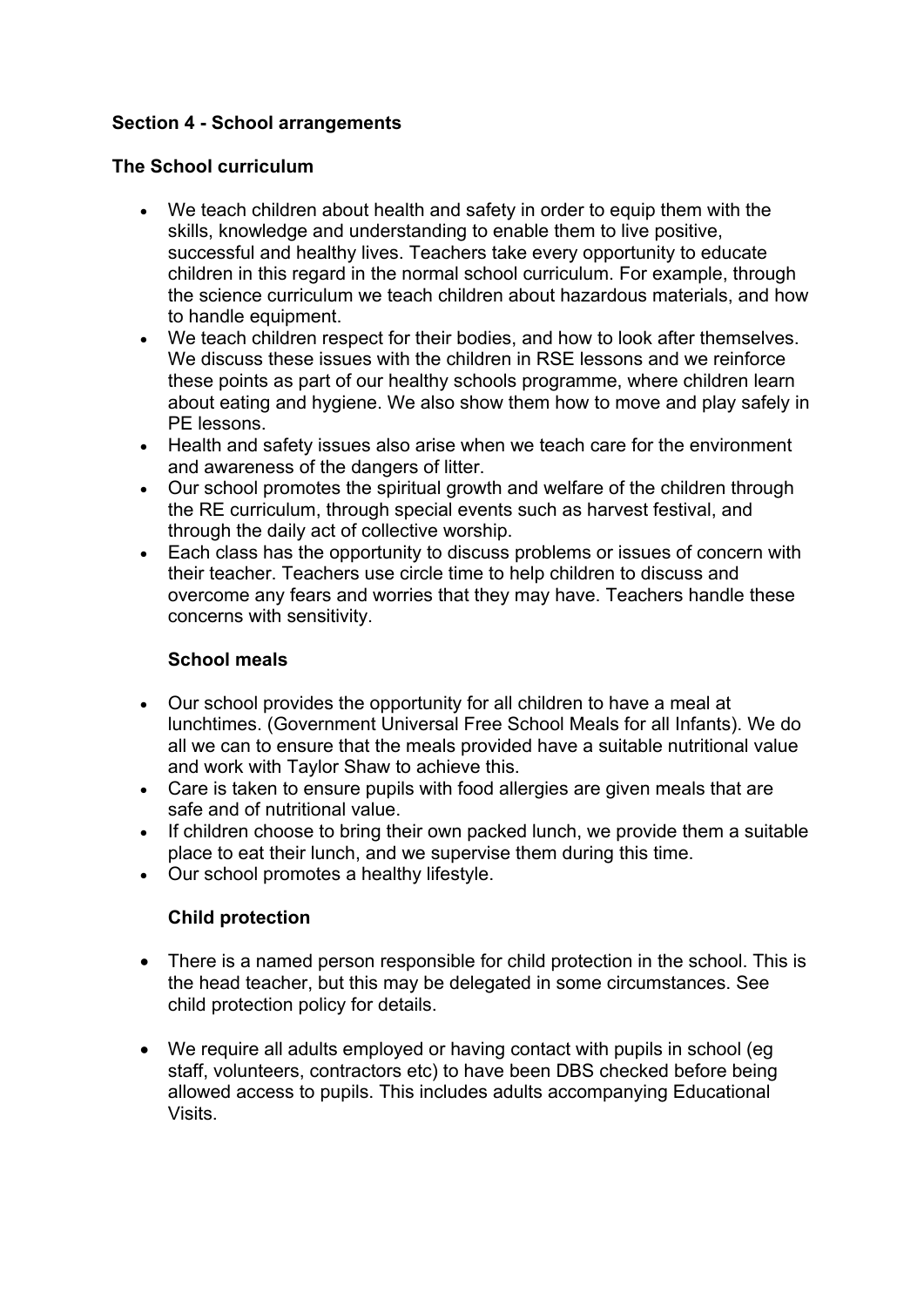#### **Visitors in school**

- The entrance to the school is kept locked to prevent unauthorised access.
- All visitors will sign a visitor's card on entering the school and wear a visitors badge at all times.
- Staff should report any potentially unauthorised visitors to the Head Teacher as soon as possible.
- Staff should not put themselves at risk challenging intruders, but should ensure pupils are moved to a place of safety.

#### **Seat belts**

Our school only uses coaches and mini-buses that have seat belts provided. We instruct pupils to wear seat belts at all times when the vehicle is moving.

When staff cars are used to transport pupils the law regarding child restraints is always followed without exception.

#### **Educational visits and Off-Site Activities**

Our school recognises the educational benefit of educational visits and off-site activities and the valuable contribution such activities can play in supporting the curriculum.

The school will follow the Local Authority guidance on Educational Visits and seek Local Authority approval for all visits where LA approval is required.

Governors delegate the Head teacher authority to approve all visits on behalf of the school with the exception of overseas visits and those involving adventurous activities requiring an AALA licence. Approval for such visits will be made by the governing body.

Educational Visits for the previous term will be included in the head teacher's termly report.

## **Supplementary Health & Safety Policy for COVID-19 Introduction**

Horndale School recognises the current circumstances due to COVID-19, this supplementary document sets out the arrangements in relation to the health, safety and wellbeing of our children, staff and the wider school community. This document has been written in accordance with the current guidance from the Department for Education (DfE), Public Health England (PHE) and the Local Authority in relation to managing risks associated with COVID-19.

#### **Risk Assessment**

In order to ensure the safety of staff, children and the wider school community during this unprecedented time a detailed risk assessment has been undertaken and where need identified appropriate actions taken. The risk assessment covers the following Health and Safety elements;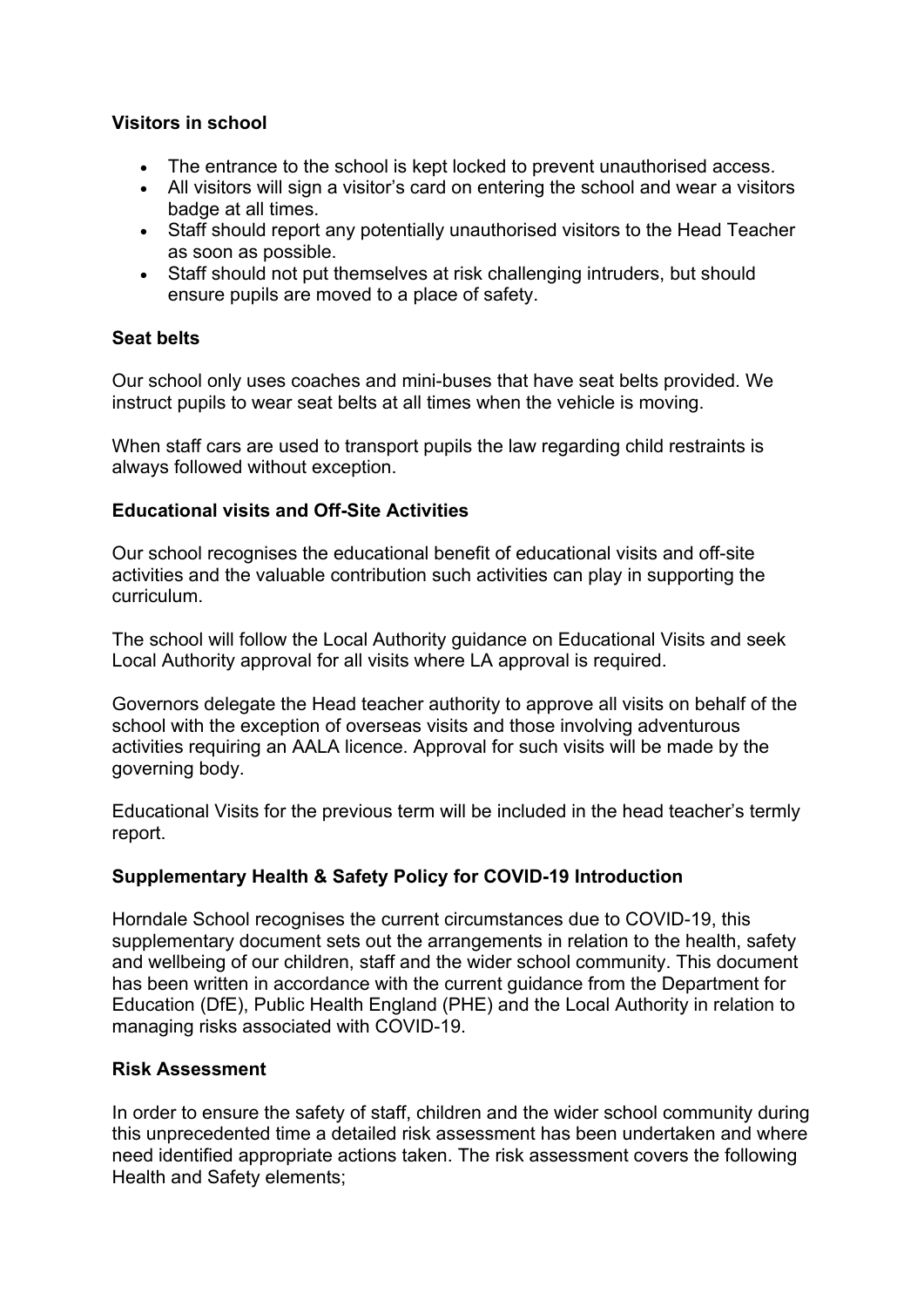- Social Distancing
- PPE
- Response to suspected/confirmed COVID-19 cases.
- First Aid
- Cleaning and Waste Disposal
- Classrooms and Groups sizes
- Curriculum
- Hand and respiratory hygiene
- **Staffing**
- Home working
- Vulnerable Staff/Pupil Groups
- New and expectant mums
- Face Coverings
- Emergency Evacuation
- Ventilation
- Catering
- Building & Facilities risks
- Office Areas
- Visitors and Deliveries
- Guidance and Communication
- Educational visits
- **Transport**
- ITT Students
- Alternative education provision
- Mass testing with Lateral flow antigen testing devices in school

The risk assessment is dynamic and regularly reviewed to meet the school's needs. All appropriate documentation is shared with the whole school team.

The school will comply with Education and Childcare guidance and all relevant guidance including NHS-Test and Trace, Tiers 1/2/3 and 4 and National Lockdown.

Roles and Responsibilities

#### **The Head teacher will:**

- Have overall responsibility for the development and implementation of the policy, risk assessment and further actions identified.
- Ensure that all documentation is regularly reviewed to meet current need and in line with current guidance from DfE and PHE and the Local Authority.
- Prioritise the wellbeing of all pupils and staff and ensure there is appropriate support in place.
- Communicate with parents and carers on a regular basis, ensuring that they are kept up to date with current guidance that ensures the safety of all staff and children.
- Liaise with the governing body on a regular basis.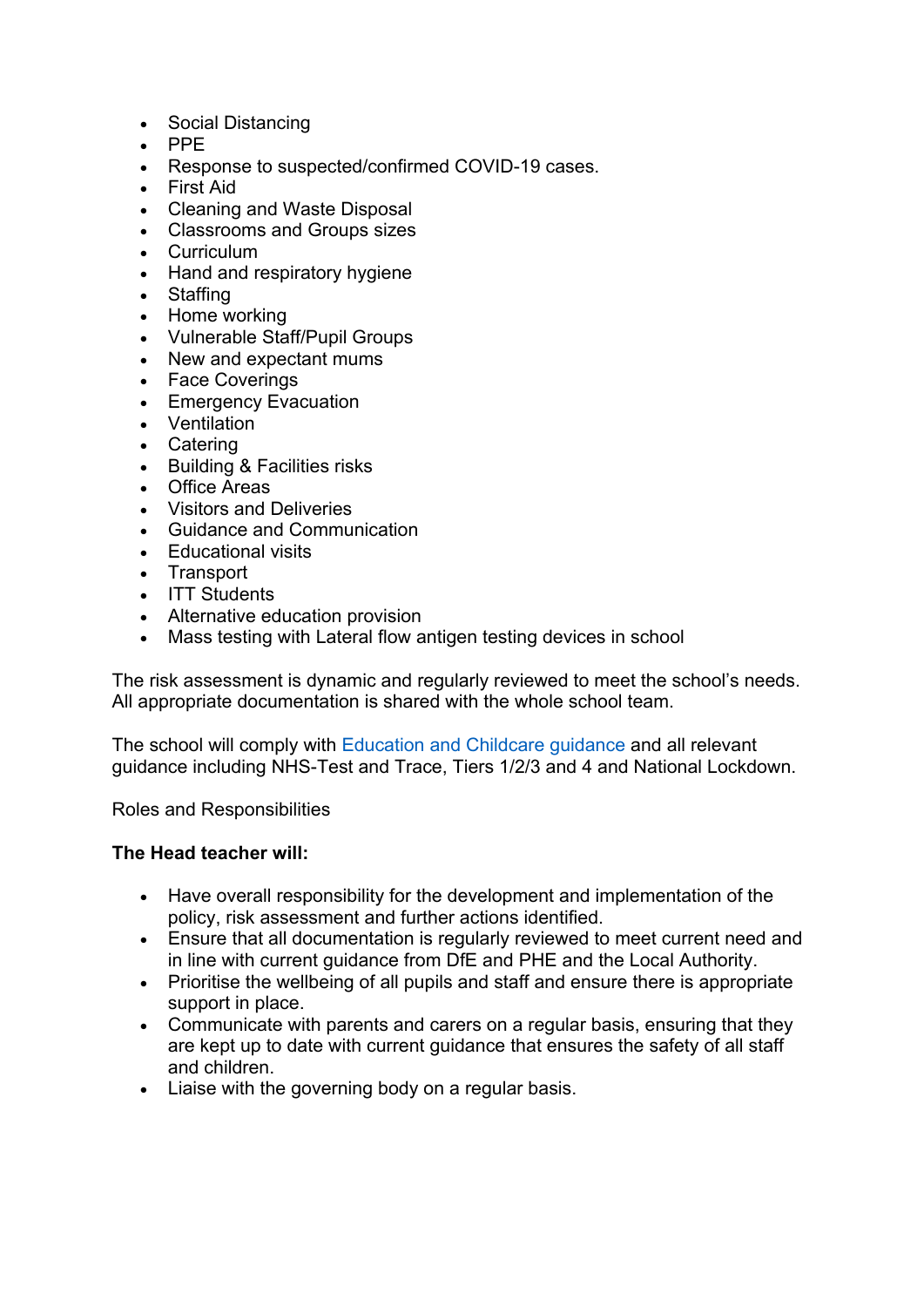## **The governing body will:**

- Regularly assess the effectiveness of the policy, risk assessment and any associated actions plans.
- Ensure that all documentation is regularly reviewed to meet current need and in line with current guidance from DfE and PHE and the Local Authority.
- Prioritise the wellbeing of all pupils and staff and ensure there is appropriate support in place.

## **All staff will;**

- Make their immediate manager aware if they are taken unwell whilst at at work.
- Make their immediate manager aware if they feel that they have symptoms of COVID-19.
- Report any sickness absence to the Head teacher on the first day of absence.
- Carry out all work activities in accordance with the policy, risk assessment and associated guidance as part of the response to COVID-19.
- Contribute to the risk assessment where need identified.
- Report any concerns in relation to Health and Safety risks related to COVID-19 to the Head teacher.
- Report any individual needs that they have, to ensure their Health and Safety in relation to COVID-19.
- Prioritise the wellbeing of all pupils and other staff.

## **Parents/Carers will**:

- Adhere to instructions communicated by the Head teacher when on the school site to help reduce the risk of transmission.
- Keep their child at home if they or anyone in their household displays symptoms of COVID-19, or if otherwise advised to by the school, or another appropriate body e.g. NHS-Track and Trace/GP.
- Adhere to drop and pick up times to reduce the likelihood of transmission.
- Ensure that their child/children are aware of the rules put in place at the school, including the hand washing procedures and social distancing measures in place at the school.
- Make the school aware if their child/children are unwell on the first day of absence and to follow the school's absence procedure thereafter.
- Report any Health and Safety concerns that they have to a member of staff.

## **Pupils will:**

- Observe the Health and Safety rules put in place at the school to reduce the transmission of COVID-19 and to ensure their safety and the safety of staff members.
- Follow direct instructions given by staff members.
- Make staff aware if they feel unwell.
- Make staff aware if they think they have COVID-19 symptoms.
- Report any Health and Safety concerns they have to a staff member.